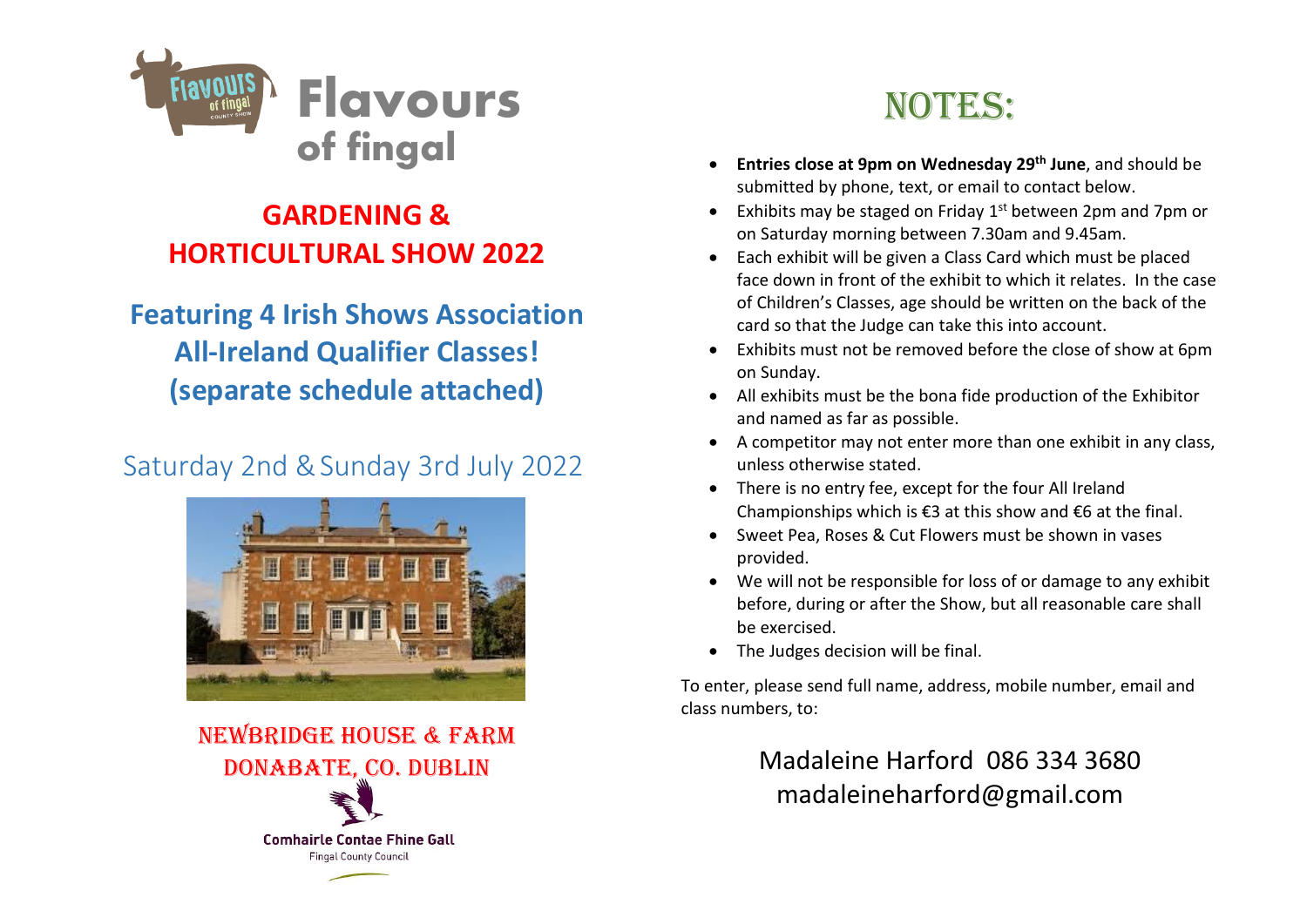#### Special Prizes



Perpetual Silver Salvers presented by Fingal County Council will be awarded for:

#### **Best exhibit in Sweet Pea**

\*\*\* new award for 2022 \*\*\*

#### **Best exhibit in Roses, Cut Flowers & Pot Plants**

Winner 2019: Michael Burke, Swords

#### **Best exhibit in Vegetables & Fruit**

Winner 2019: George McCullough, Cloghran

#### **Best exhibit in Baking**

\*\*\* new award for 2022 \*\*\*

Prizes in all classes will be  $1^{\text{st}}$   $\in$  5 &  $2^{\text{nd}}$   $\in$  3 Including the 4 Irish Shows Association Qualifiers. Children's classes will have a 3<sup>rd</sup> prize of  $\epsilon$ 2

## Sweet Pea

- 101 Sweet Pea, 1 stem, any variety.
- 102 Sweet Pea, 6 stems, one variety, one vase.
- 103 Sweet Pea, 6 stems, mixed varieties, one vase.
- 104 Bowl of Sweet Pea, not more than 15 stems.
- 105 Bowl of old-fashioned sweet peas, not more than 12 stems, not cordon grown, no Spencers, with any foliage. To be judged for quality and decorative effect.

### Roses

- 115 Rose, large flowered (H.T.), single stem.
- 116 Roses, large flowered (H.T.) 3 stems, may be mixed.
- 117 Rose, Cluster Flower (Floribunda) single stem.
- 118 Roses, Cluster Flower (Floribunda), 3 stems, may be mixed.



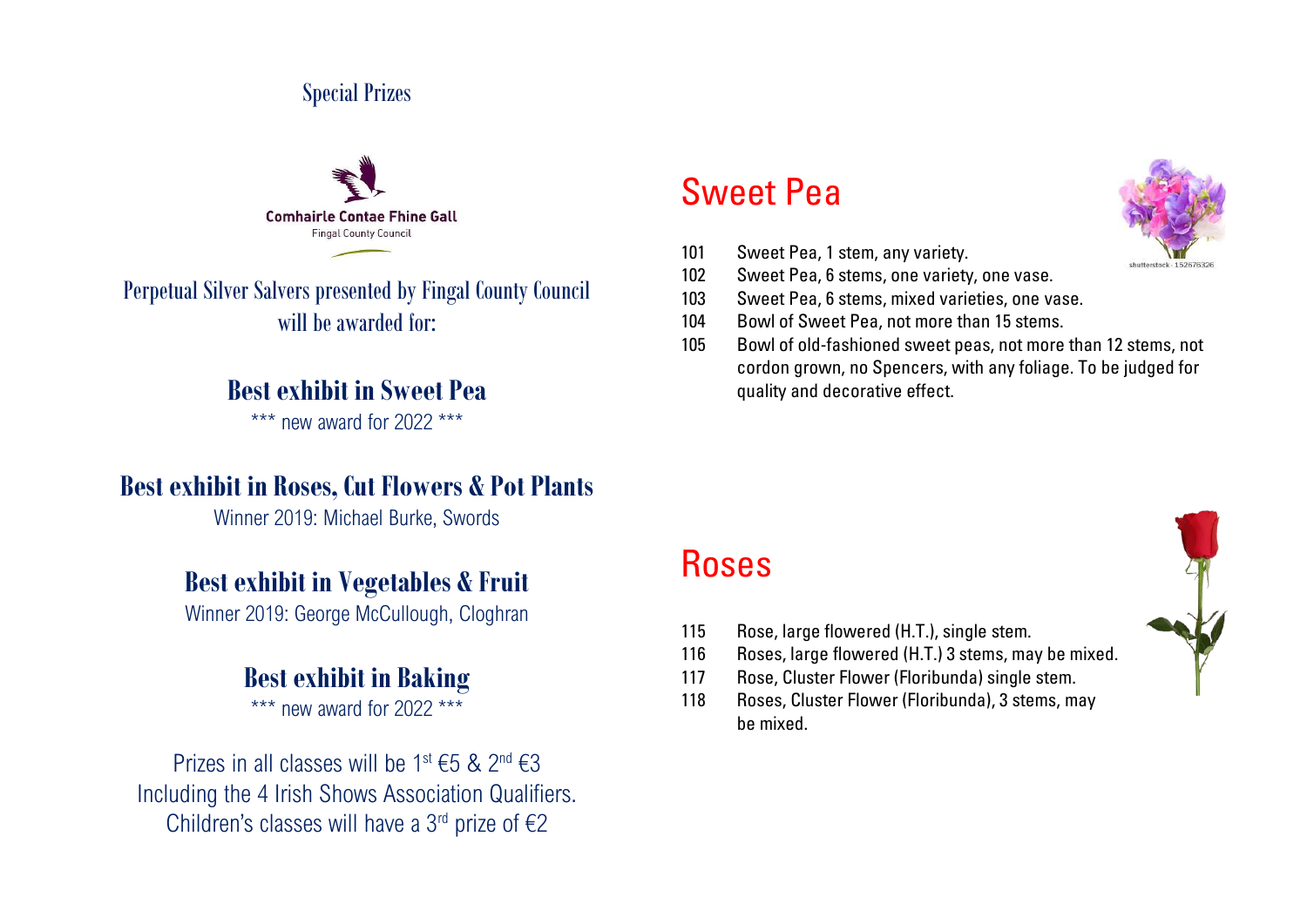## Cut Flowers

- Viola, 5 blooms, may be mixed, in container & tubes provided.
- Pansy, 5 blooms, may be mixed, in container & tubes provided.
- Pelargoniums (Geraniums), 1 vase, 3 stems.
- Carnations, 1 vase, 3 stems.
- Bowl of floating flowers (exhibitor to provide bowl).
- Hosta leaves, 3 different varieties, 3 vases.
- Begonias (Tuberous), 3 blooms on a board or tray.
- Any flowering shrub, 1 vase.
- Collection of Cut Flowers, excluding sweet pea, 1 vase mixed.
- Hardy Herbaceous Flowers, 1 vase, mixed.
- Hanging basket or hanging pot.
- Planted container.

# Vegetables & Fruit

- Cabbage, 1 head.
- Peas, plate of 5.
- Broad Beans, plate of 5.
- Potatoes, plate of 5.
- Lettuce, 1 head.
- Scallions, bunch of 6.
- Turnips, plate of 3.
- Cucumber, 1.
- Rhubarb, 5 sticks.
- Any other vegetable not provided for (up to 3 entries allowed provided they are different).
- Selection of vegetables on a board, max size 3'x 2', not more than 5 varieties.
- A plate of fruit, one or more varieties.



# Pot Plants

- Pelargonium (Geranium), max pot size 7".
- Impatiens, Busy Lizzie, max pot size 7".
- Fuchsia, max pot size 7".
- Begonia, max pot size 12".
- Any foliage plant, max pot size 10".
- Cactus, max pot size 7".
- Succulent, max pot size 7".
- Flowering plants, 3 pots, max pot sizes 7".
- Any other pot plant not provided for, max pot size 7".

# Home Baking

- Soda Bread.
- Brown Bread.
- Scones, plate of 5.
- Apple Tart.
- Biscuits or tray bakes, plate of 5.
- Jam or Marmalade, named & dated (up to 3 entries allowed provided they are different).
- Any other Preserve e.g. Chutneys (up to 3 entries allowed provided they are different).